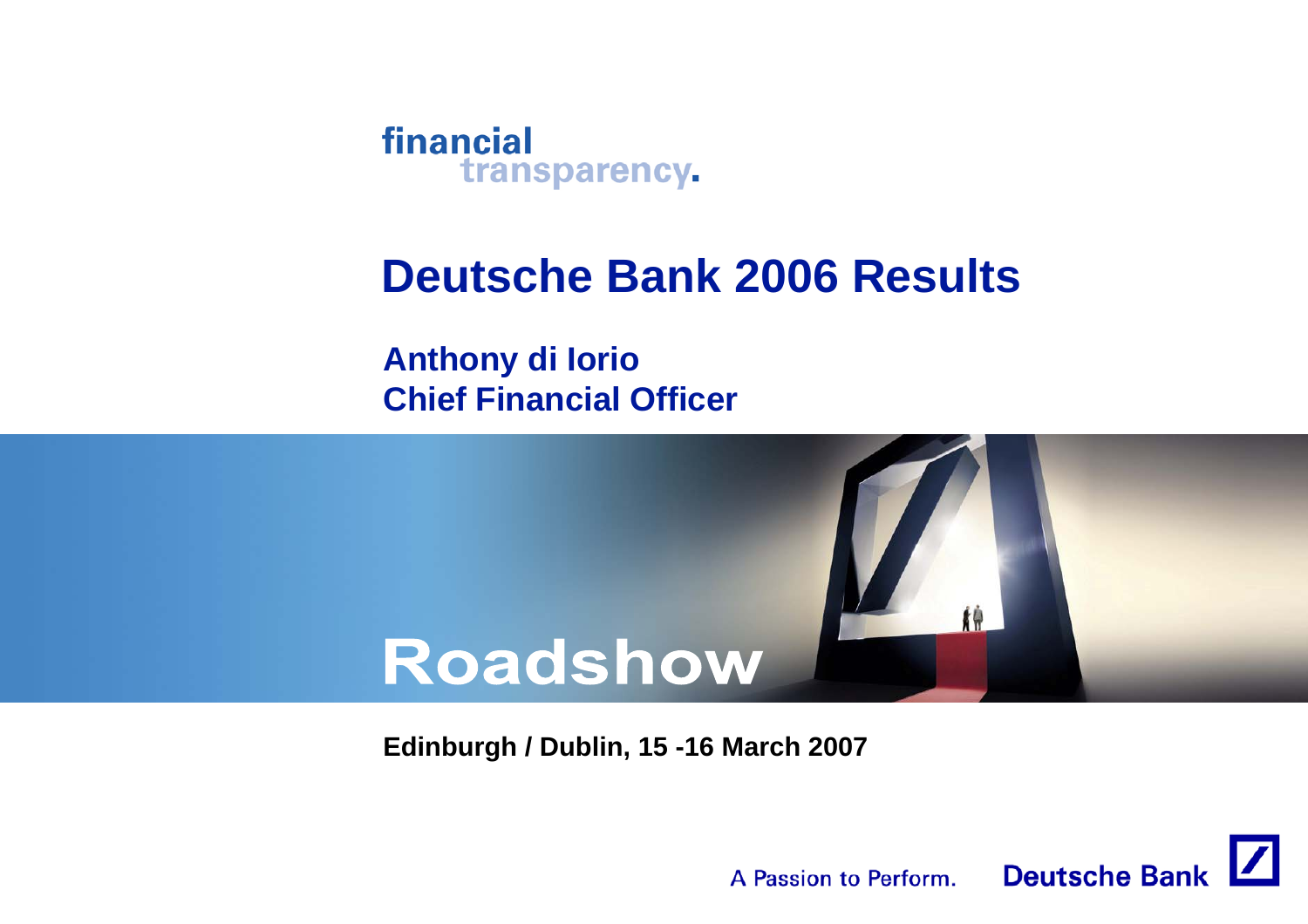

#### **Agenda**



**2Strengthened strategic positions**

#### **3Phase 3 of our Management Agenda**

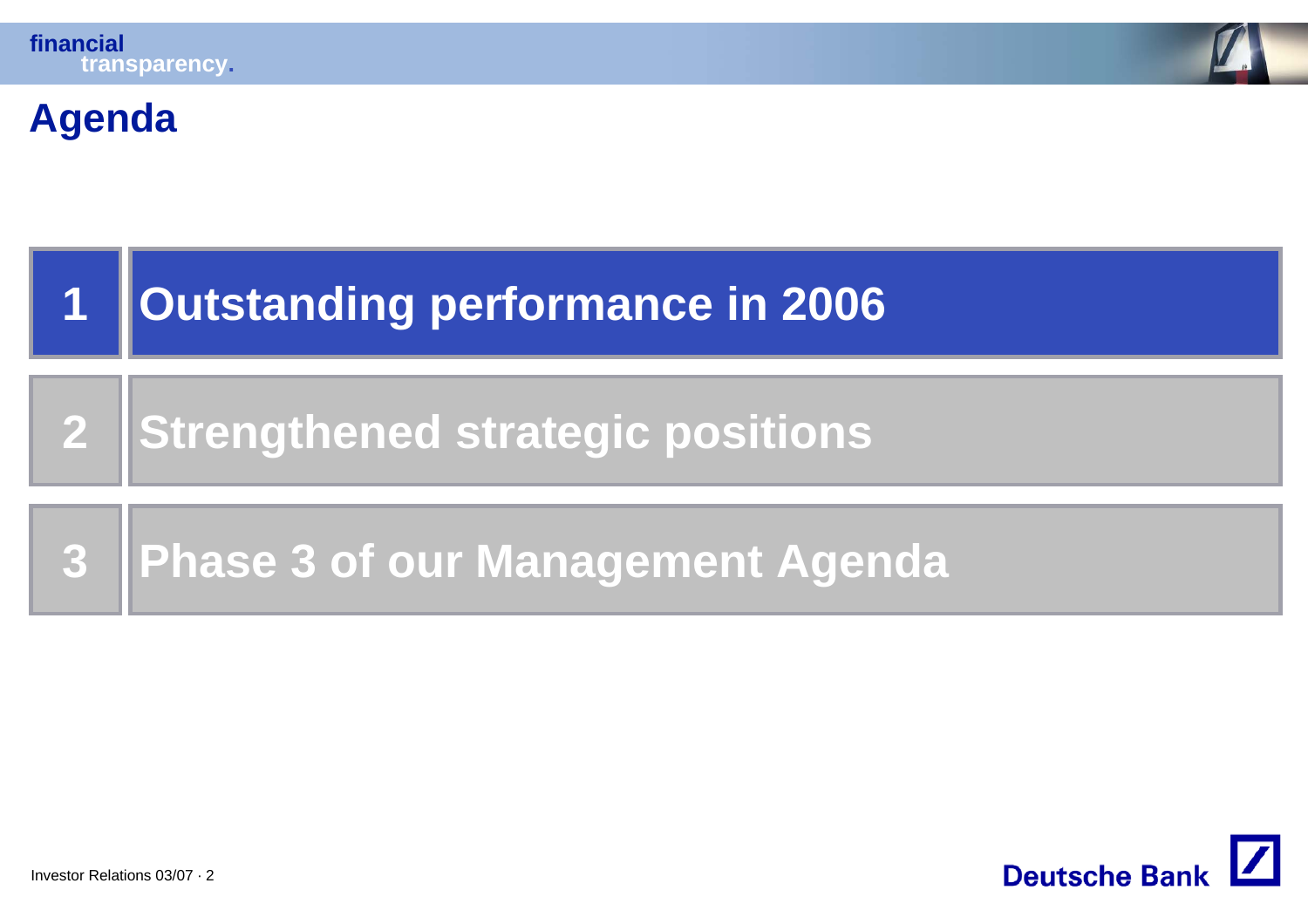



# **Our bottom line has improved significantly**

In EUR bn



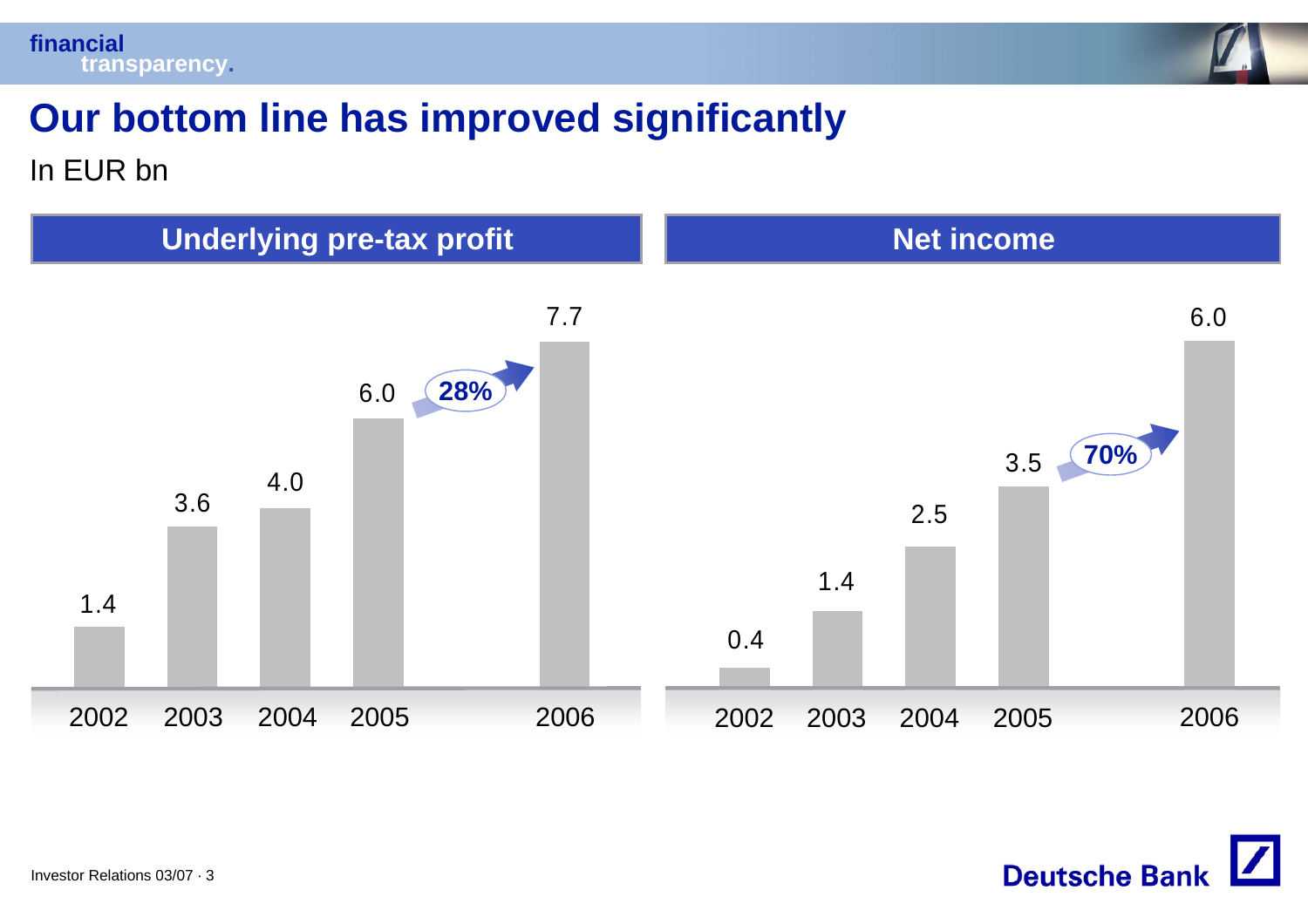



### **Strong performance against target ratios**

Effect of corporate tax credit $(2)$ 

**Deutsche Bank** 



(1) RoE based on average active equity; 2002-2004 underlying; 2005/2006 as per target definition (excludes restructuring activities and substantial gains from industrial holdings)

(2) Effect in 4Q2006 arising from changes in German tax law which were recognised in the quarter

Note: Figures may not add up due to rounding differences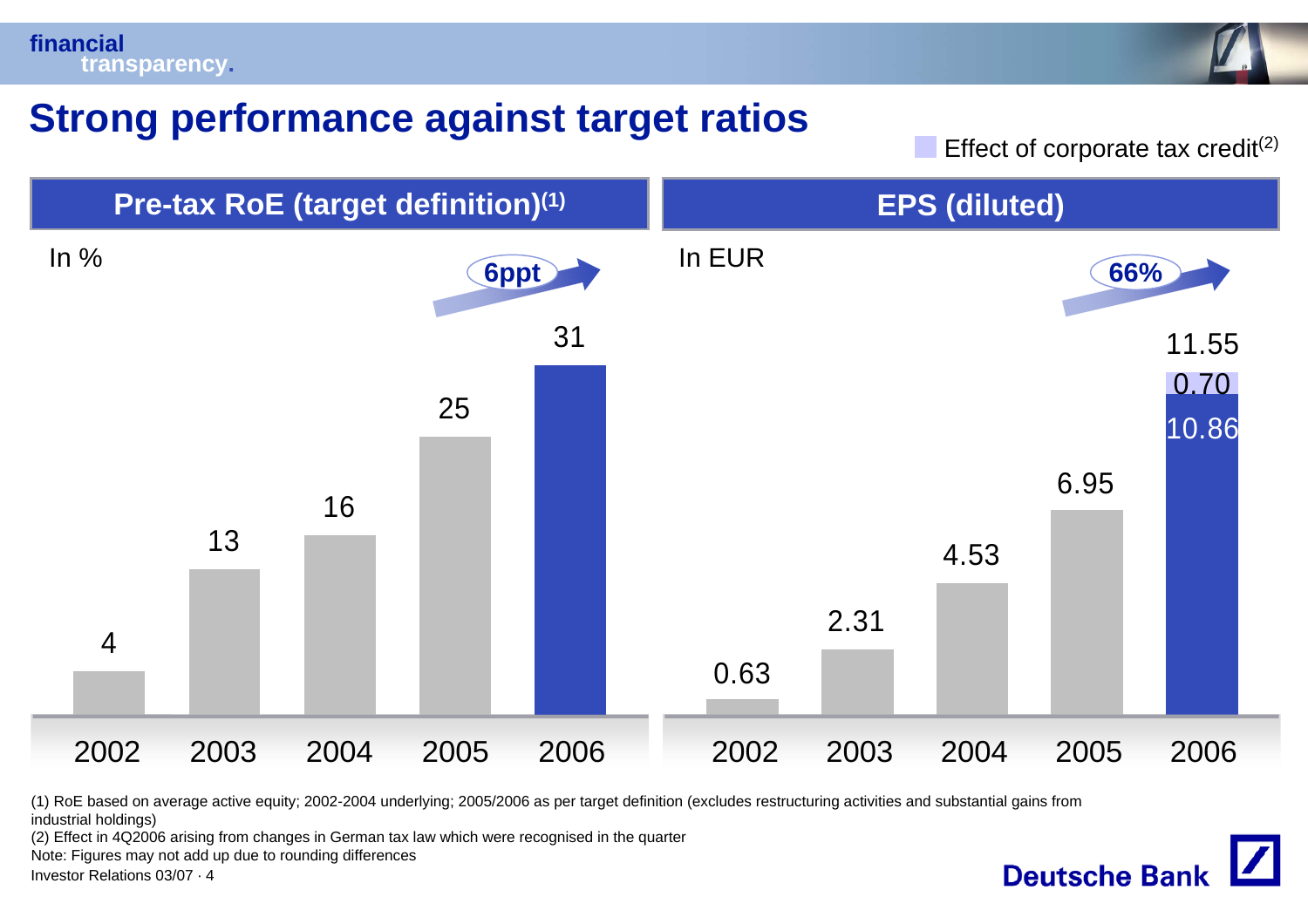

## **Exceptional dividend growth**



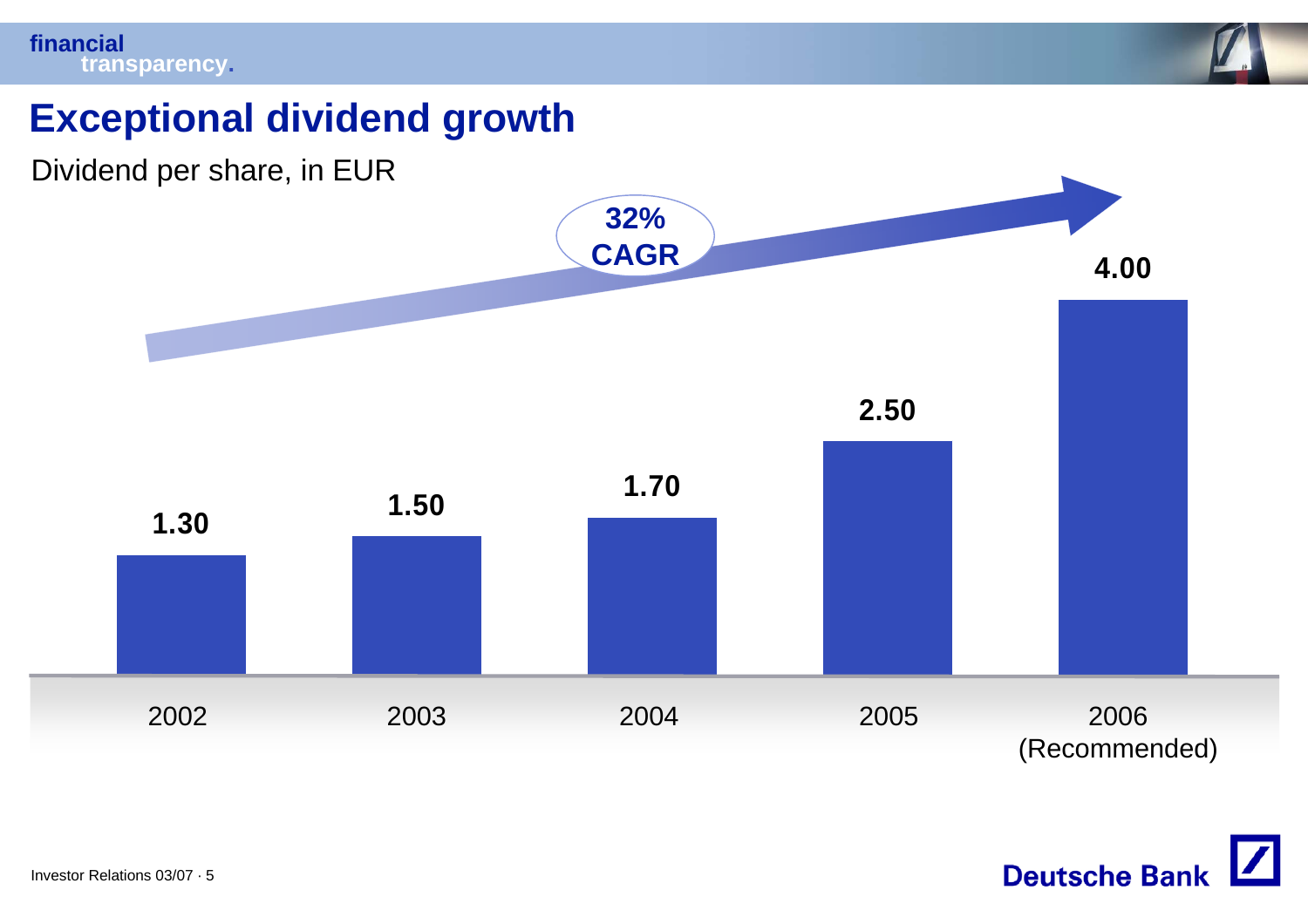

#### **Agenda**



**2Strengthened strategic positions**

#### **3Phase 3 of our Management Agenda**

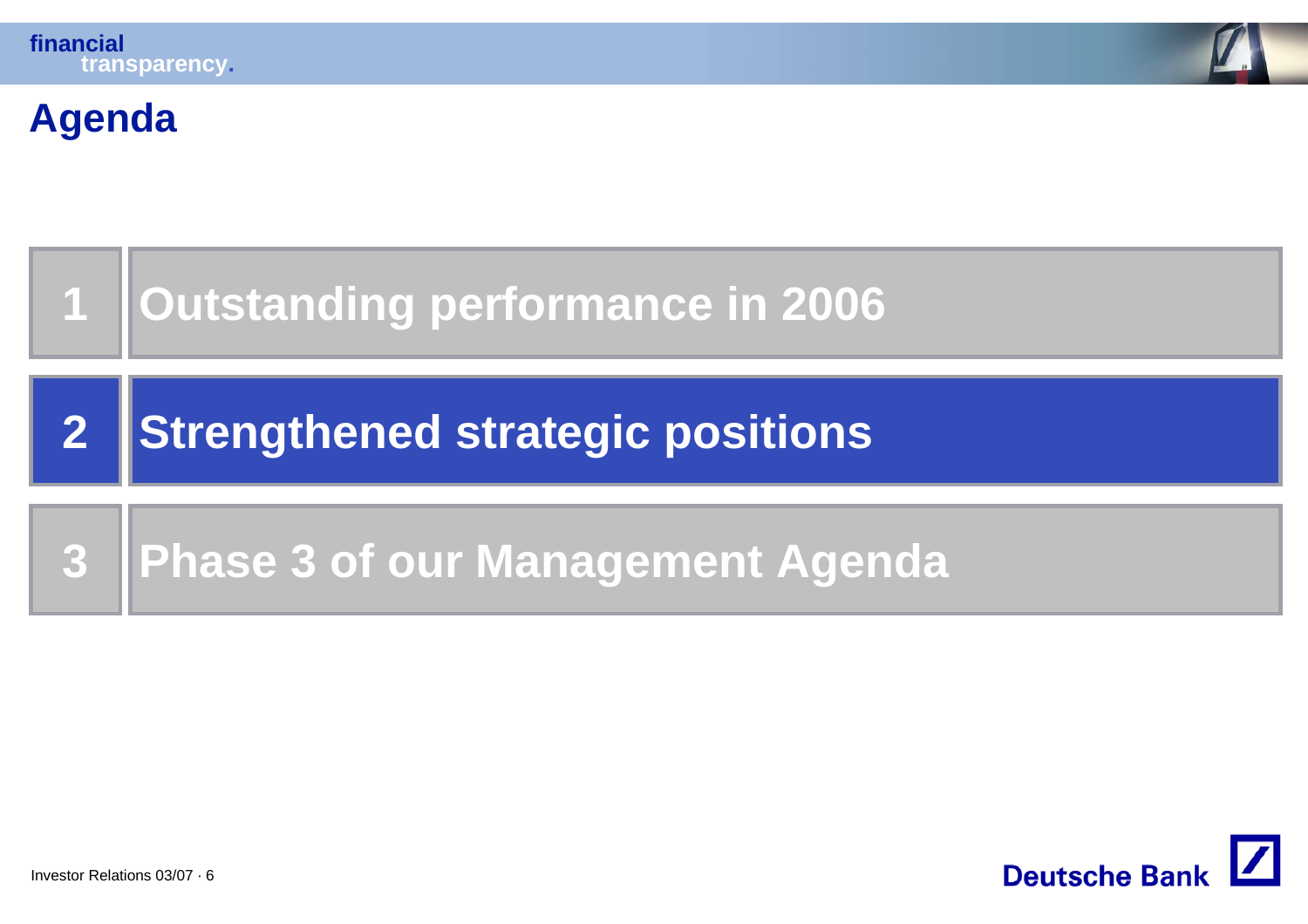

# **CIB: A world-leading investment bank**

Revenues FY2006, in EUR bn



\* Diverging fiscal year

Note: Goldman Sachs excl. revenues from Principal Investments; Morgan Stanley excl. Investment revenues;

translation into EUR based on average FX rate of respective reporting period.

Source: Company data

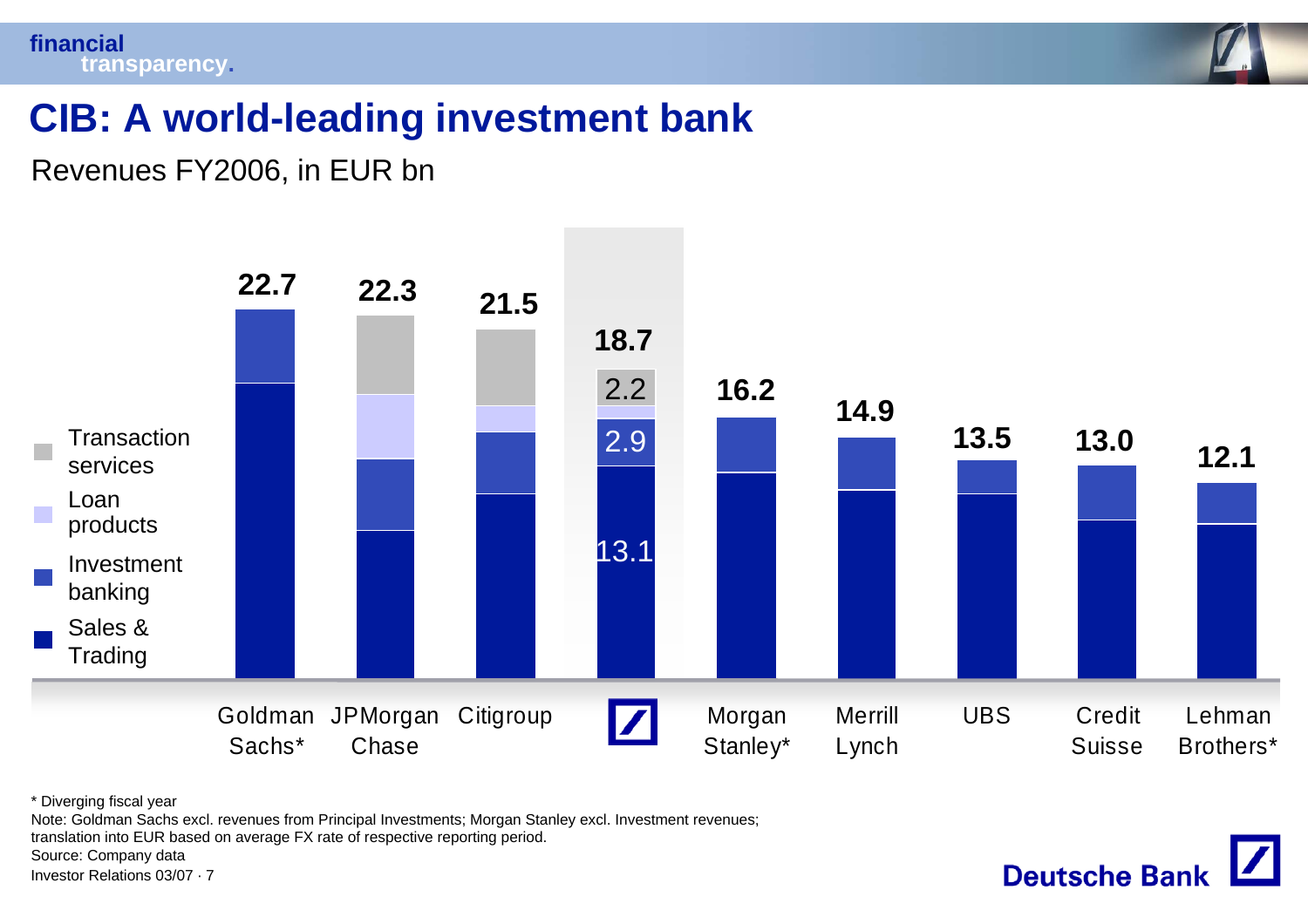

\* Diverging fiscal year

Note: Citigroup total Sales & Trading revenues include Other revenues of EUR (0.3) bn; translation into EUR based on average FX rate of respective reporting period. Source: Company data

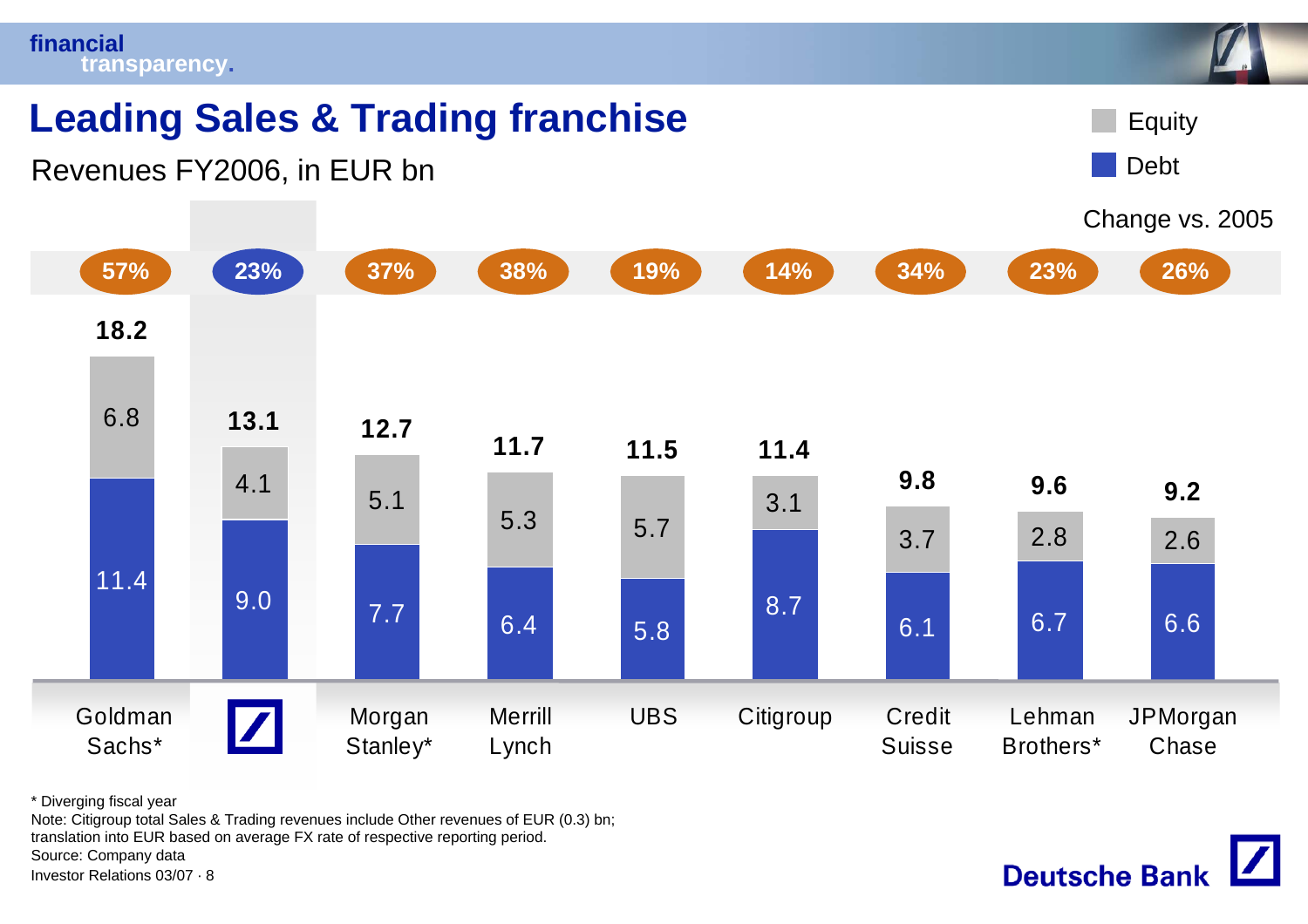



## **Record revenues in Origination and Advisory**

Net revenues, in EUR m



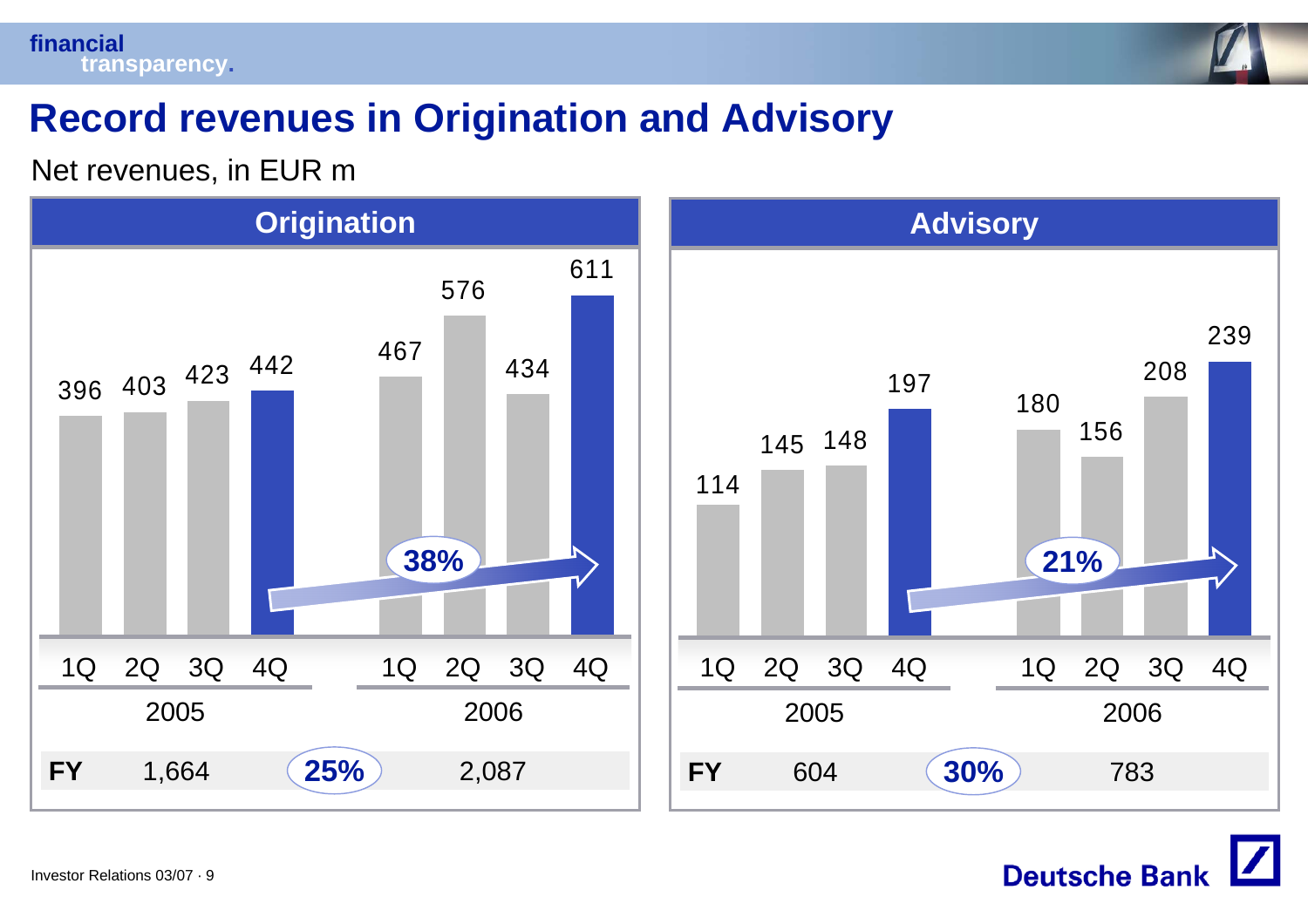

# **GTB: Record performance in an important earnings "pillar"**

Underlying pre-tax profit, in EUR m



Investor Relations 03/07 · 10Note: 2003 results have not been adjusted to new group structure

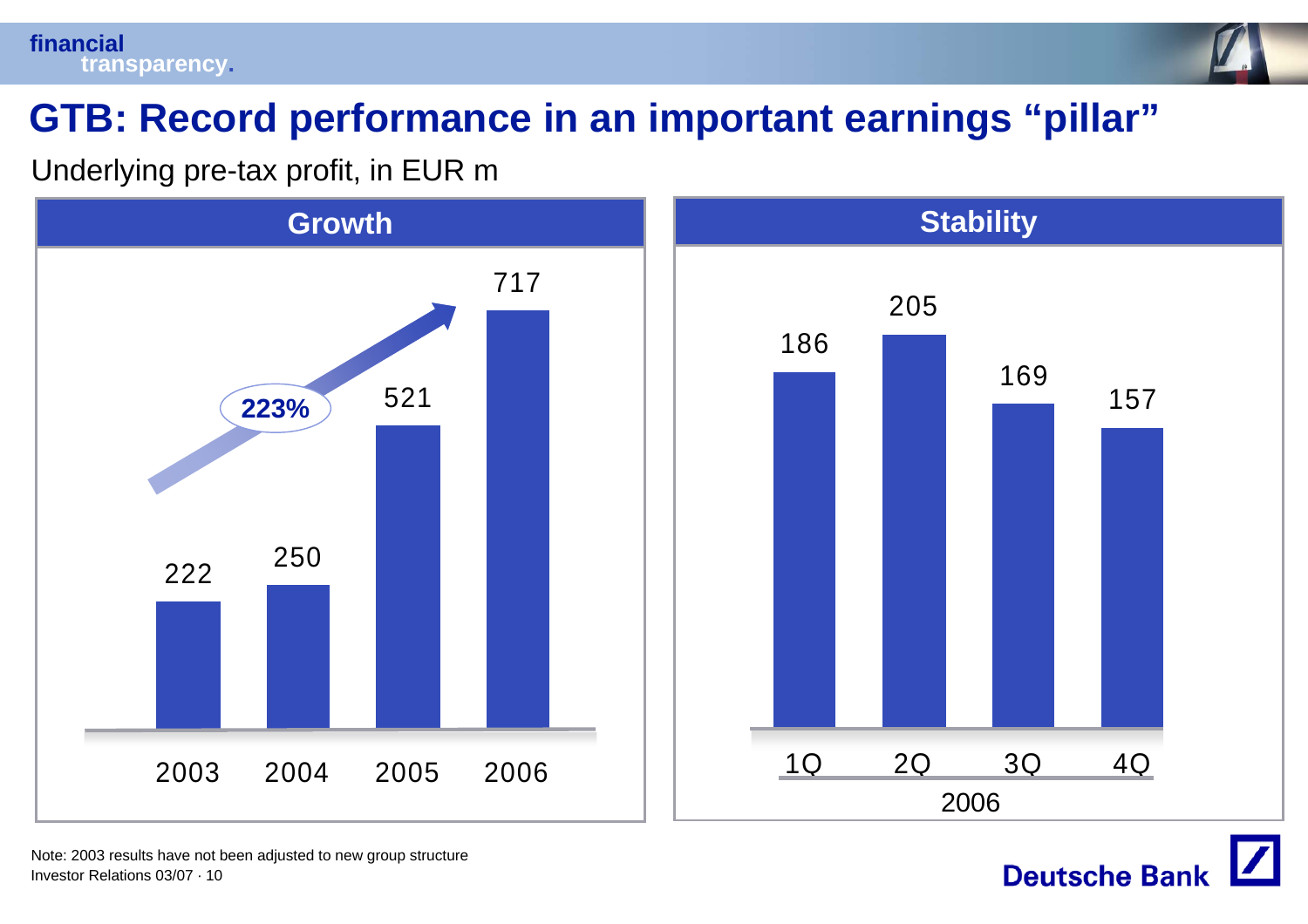

## **Strong and profitable PCAM franchise**



(1) Total Private Client Assets and 50% of BlackRock invested assets

(2) Excluding PBC equivalent (DB invested assets comparable data not available)

(3) Goldman Sachs Asset Management includes assets held for HNWI

Note: 2003 results have not been adjusted to new group structure; conversion into EUR based on spot rates

Source: Company data

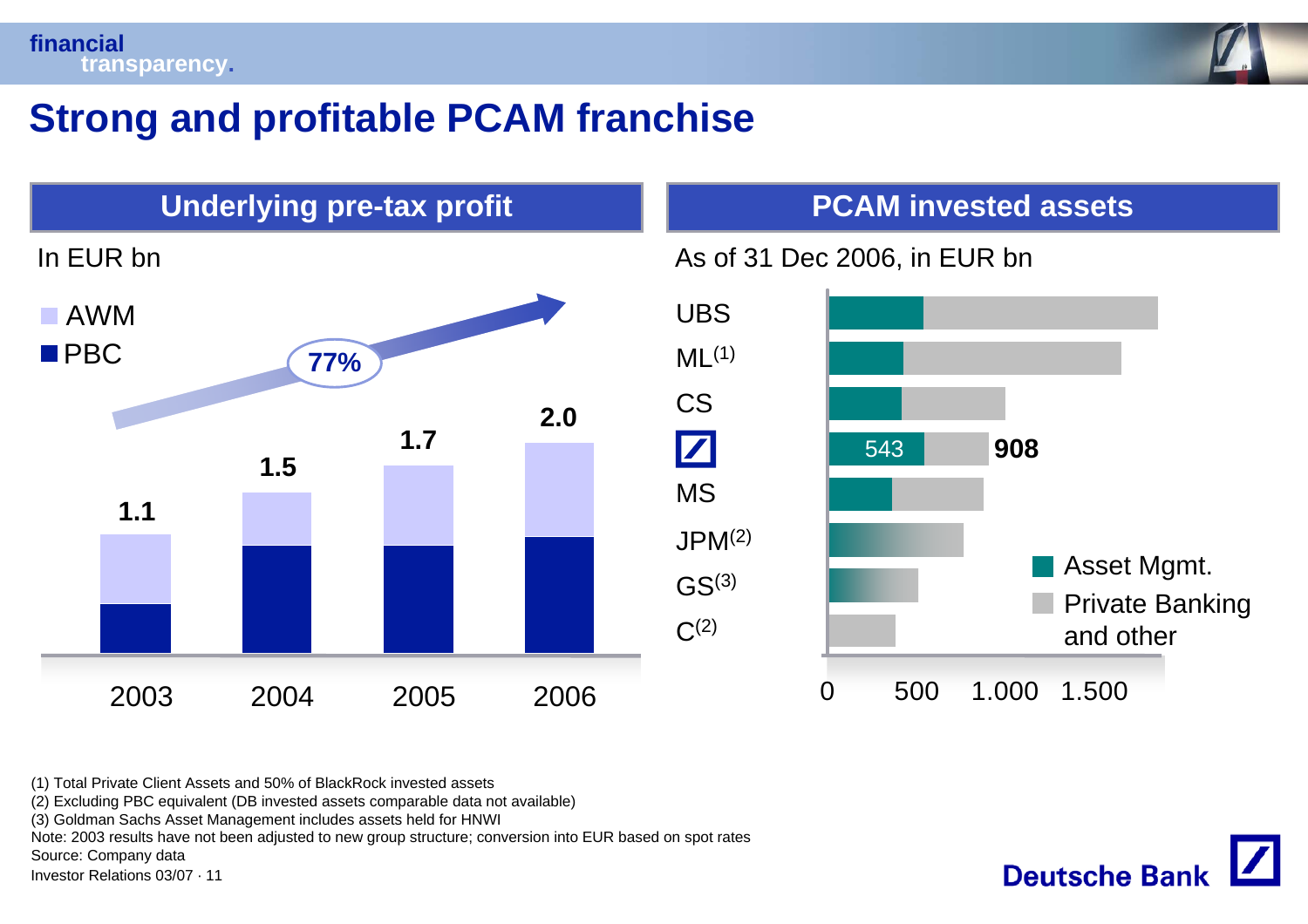

# **PCAM investing in further growth**

Underlying pre-tax profit, in EUR m



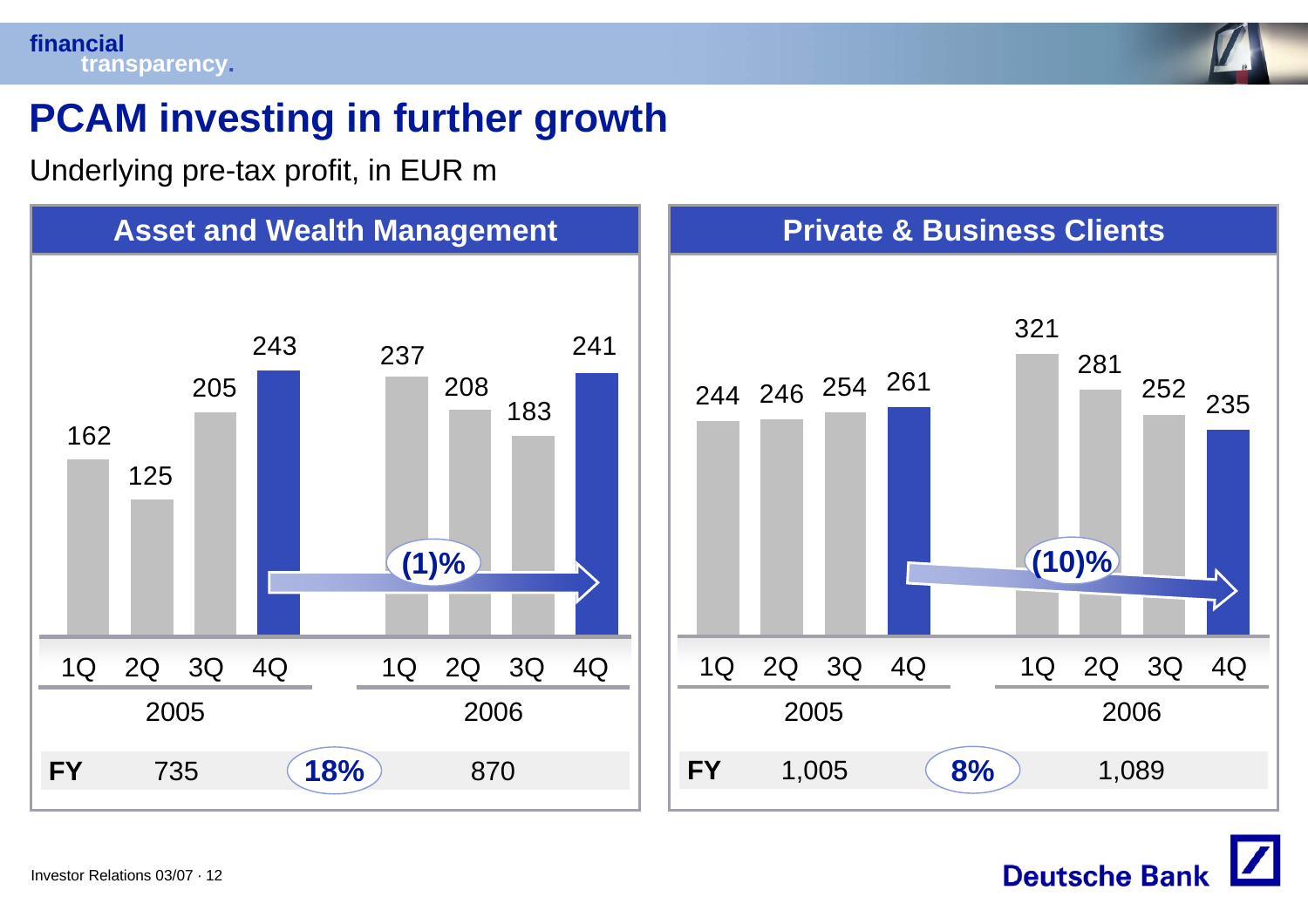



### **Returns on capital have improved strongly across the board**

|      |                                           | <b>Average active equity</b><br>(in EUR bn) |              | <b>Underlying pre-tax RoE</b><br>(in %) |
|------|-------------------------------------------|---------------------------------------------|--------------|-----------------------------------------|
|      | Group*                                    |                                             | 31.2<br>26.8 | $\overline{4}$<br>29                    |
| CIB  | <b>Corporate Banking &amp; Securities</b> | 15.3<br>16.6                                |              | $6\phantom{1}6$<br>31                   |
|      | <b>Global Transaction Banking</b>         | 2.2<br>1.1                                  |              | 22<br>66                                |
| PCAM | Asset and Wealth Management               | 5.7<br>4.9                                  |              | $\overline{7}$<br>18                    |
|      | <b>Private &amp; Business Clients</b>     | 1.6<br>2.3                                  |              | 33<br>47                                |
|      | <b>Corporate Investments</b>              | 6.5<br>$\vert$ 1.1                          | (13)<br>(2)  |                                         |
|      | 2002<br>2006                              |                                             |              |                                         |

\* Group incl. Consolidations & Adjustments

Investor Relations 03/07 · 13Note: FY2002 figures reflect segment composition as of 31 December 2004

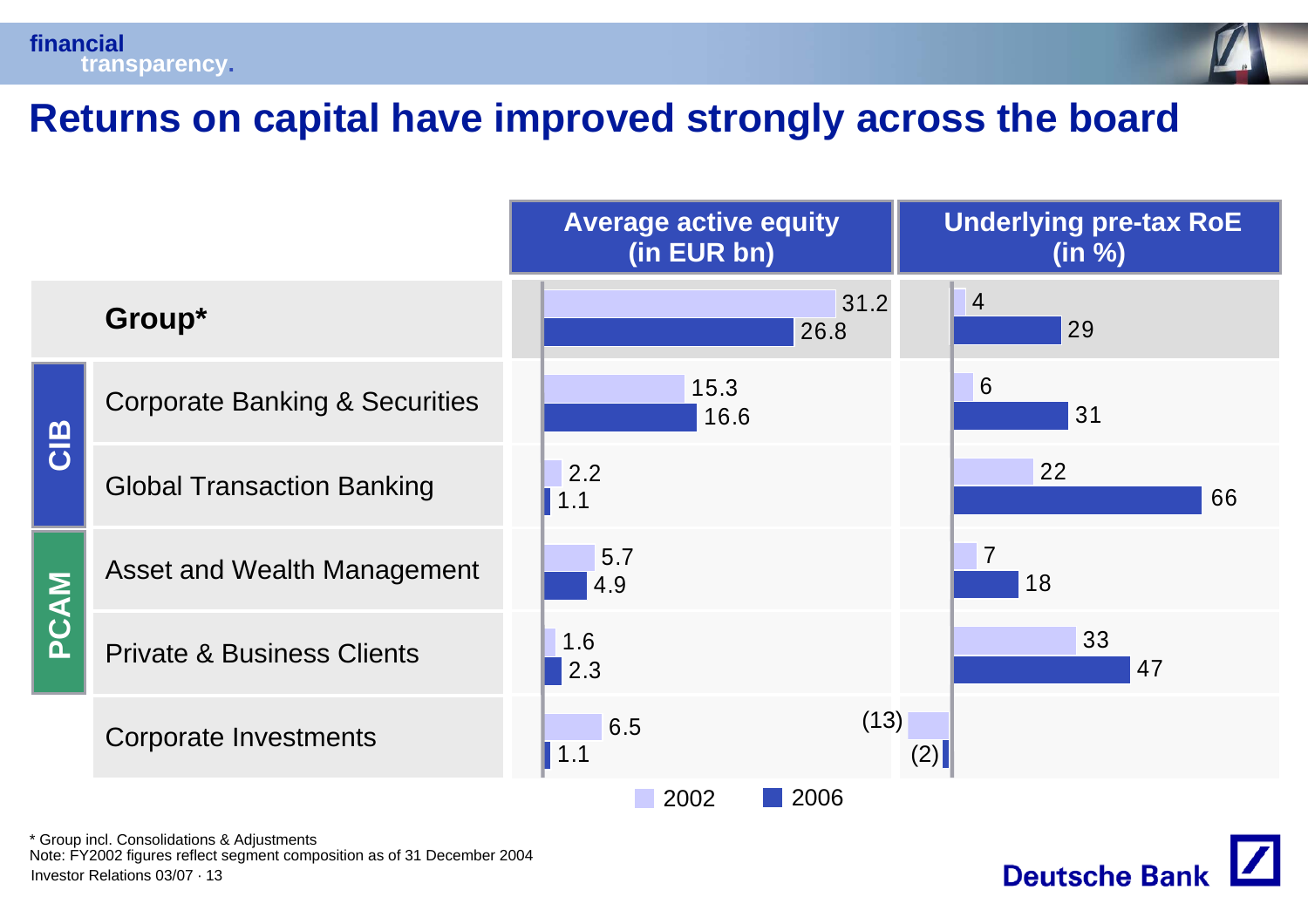

#### **Agenda**



**2Strengthened strategic positions**

#### **3Phase 3 of our Management Agenda**

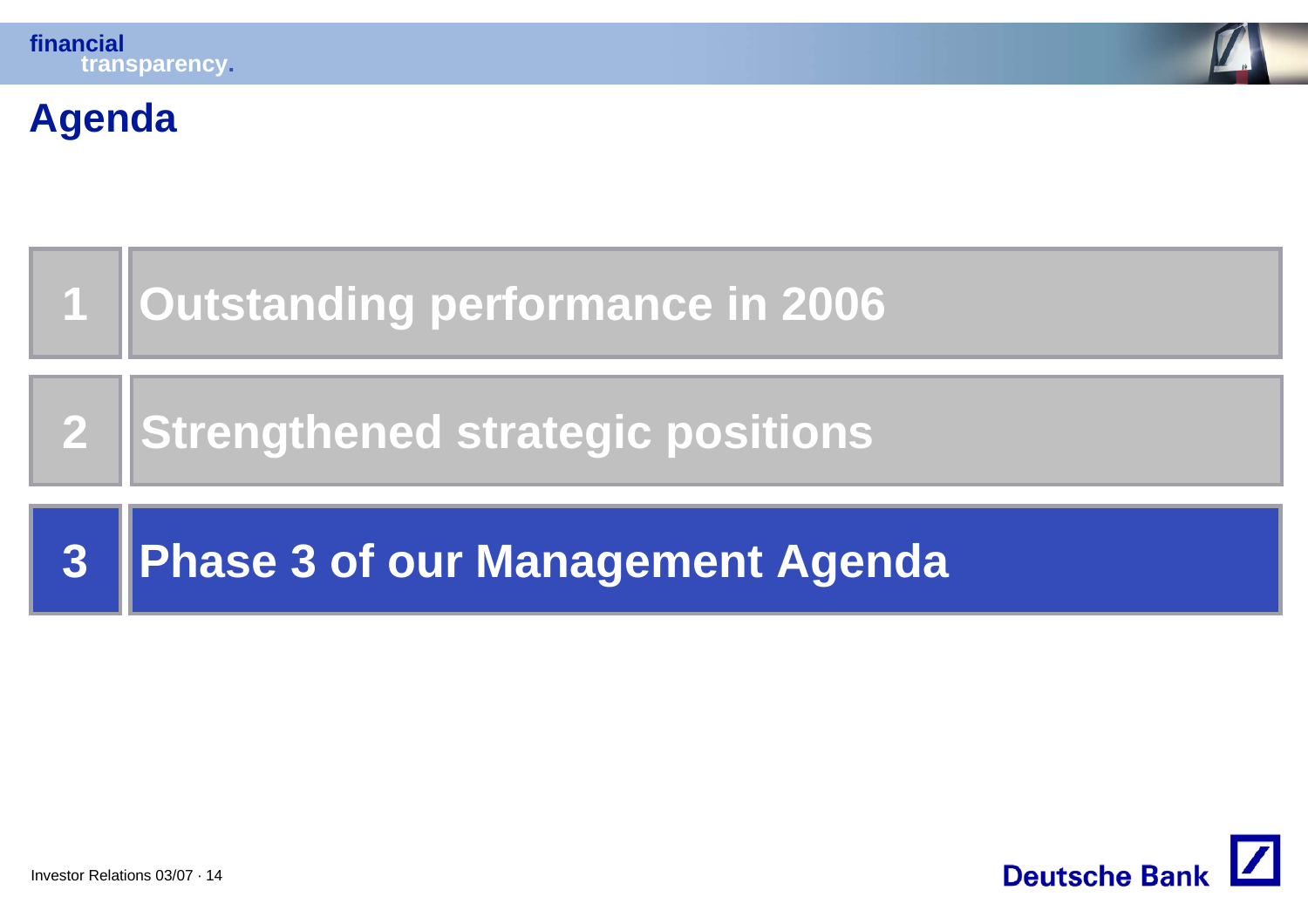



## **The current phase of our strategy**

**Management Agenda Phase 3**

#### **2006 – 2008: Leveraging our global platform for accelerated growth**

| Maintain our cost, risk, capital and    | Continue to invest in organic growth and |
|-----------------------------------------|------------------------------------------|
| regulatory discipline                   | 'bolt-on' acquisitions                   |
| Further grow our 'stable' businesses in | Build on our competitive                 |
| <b>PCAM and GTB</b>                     | edge in CIB                              |

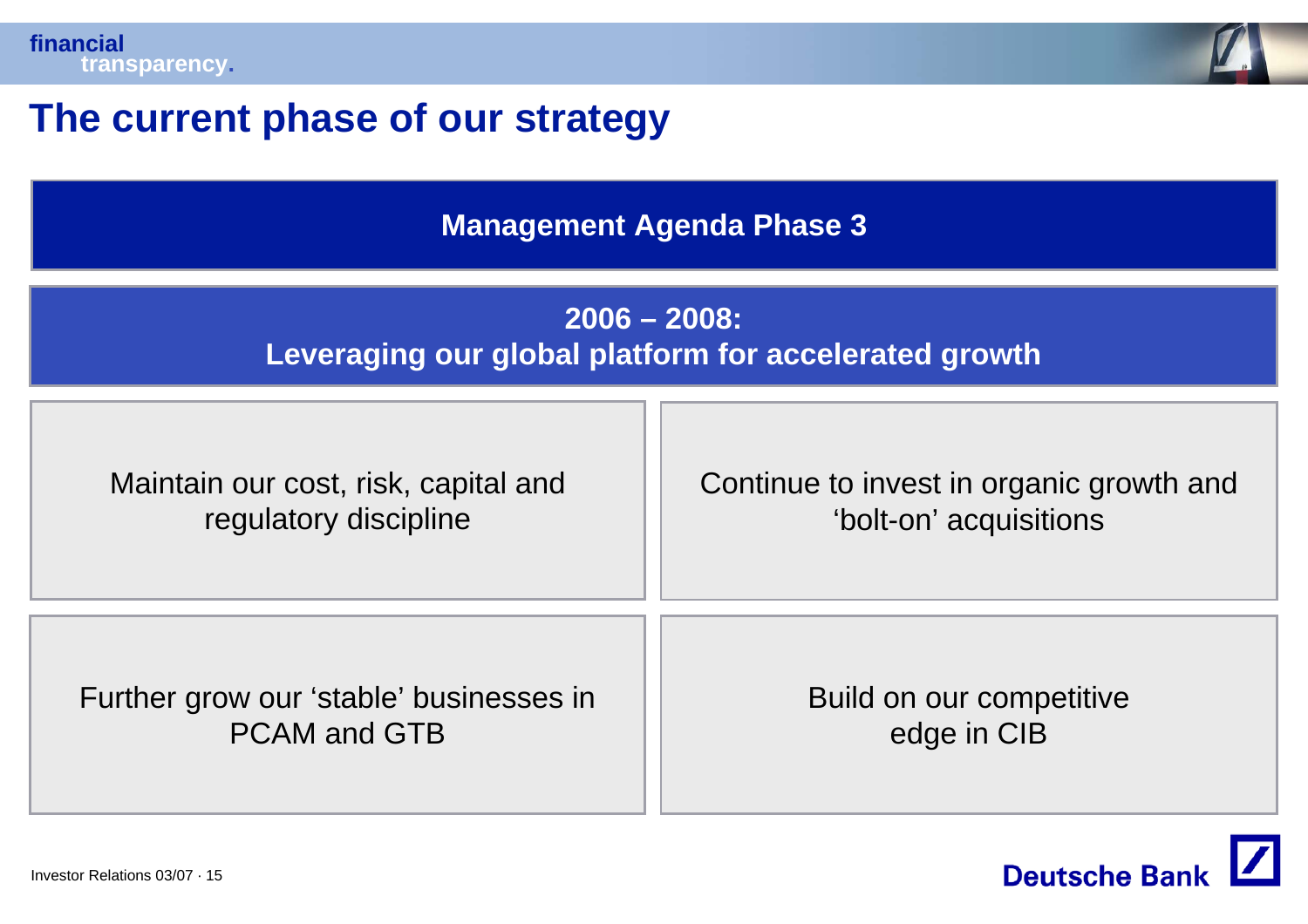**financialtransparency.**

# **Maintain our cost, risk, capital and regulatory discipline**



Investor Relations 03/07 · 16(1) Problem loans divided by total loans, at year end (2) At year end

**Deutsche Bank**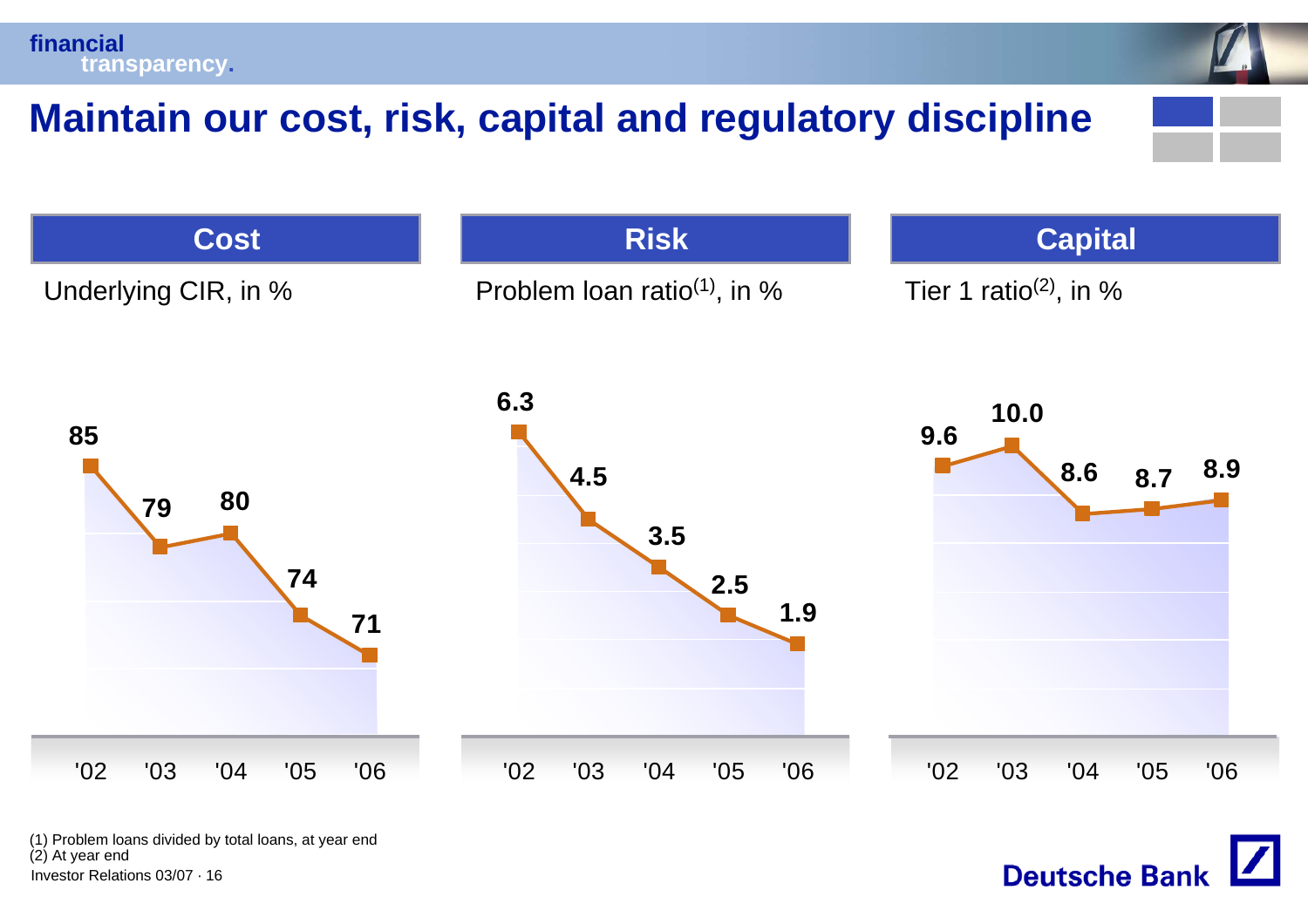



## **Continue to invest in organic growth …**





FTE, change 31 Dec 2006 vs. 31 Dec 2005(2)



(1) Underlying pre-tax profit in % of average risk-weighted assets (2) Net of de-/consolidations

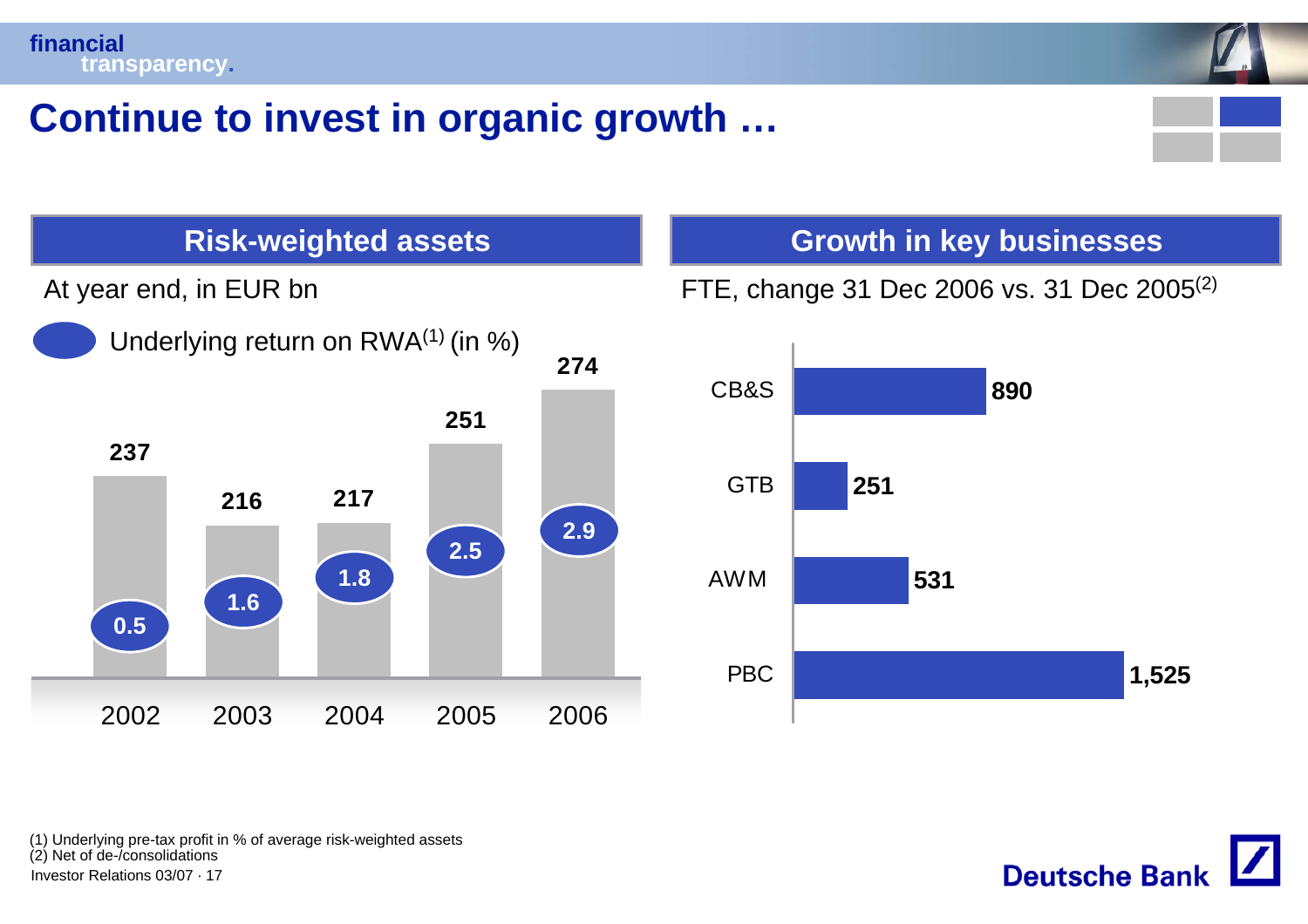

## **… and 'bolt-on' acquisitions**

norisbank NorisbankTilney **14 December 2006** Berliner Bank**B BERLINER BANK MortgageIT Mortgage** 



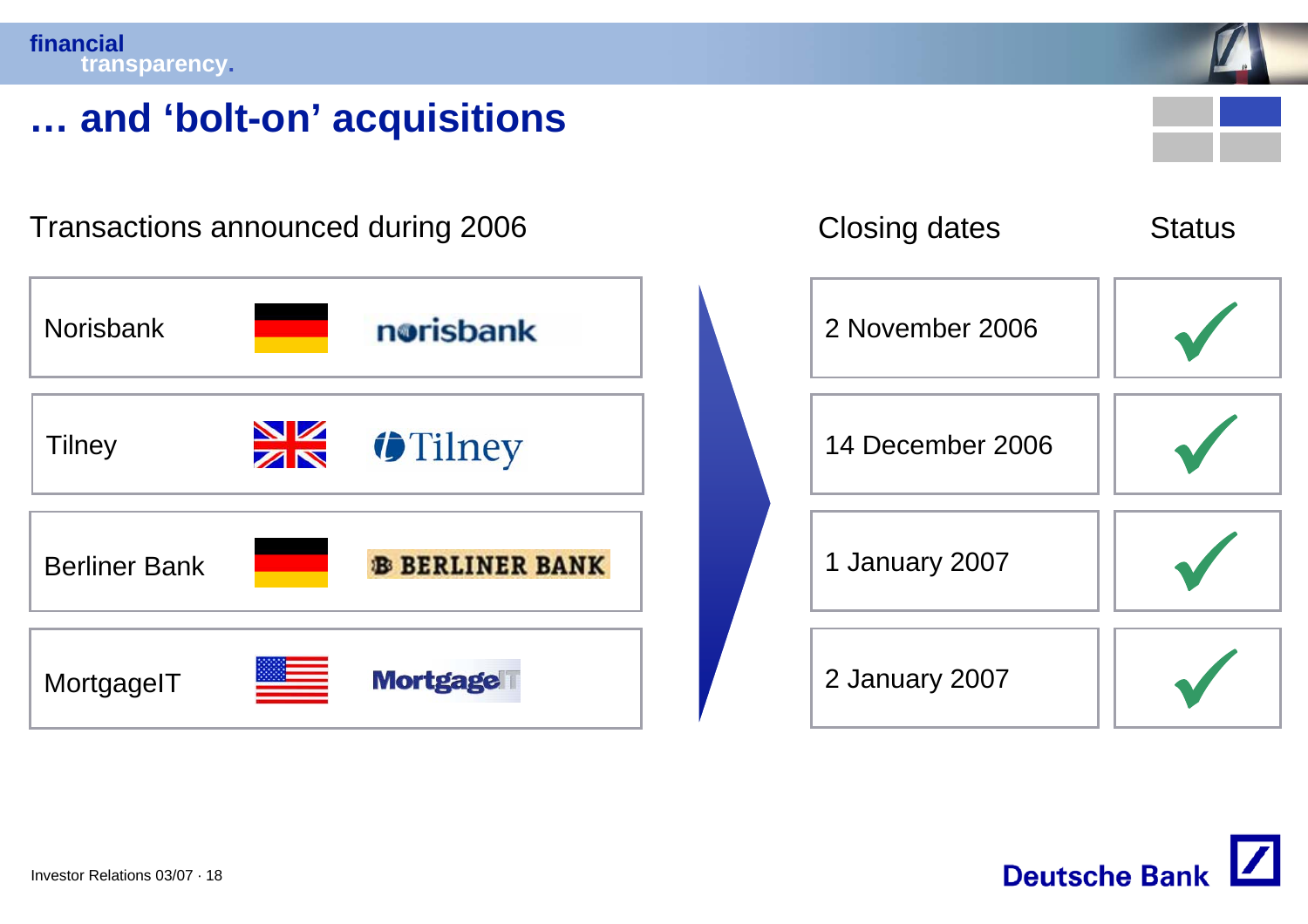

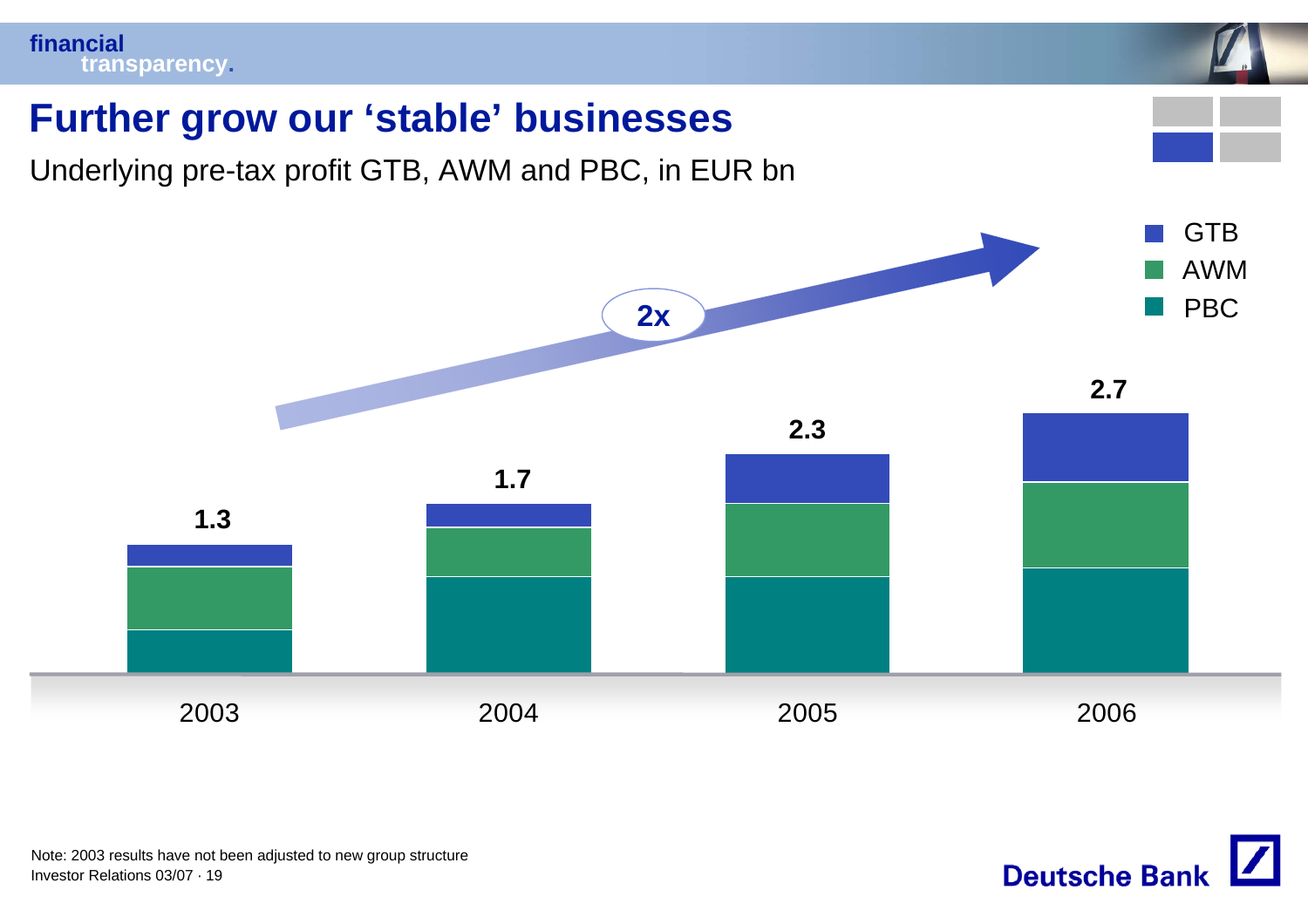

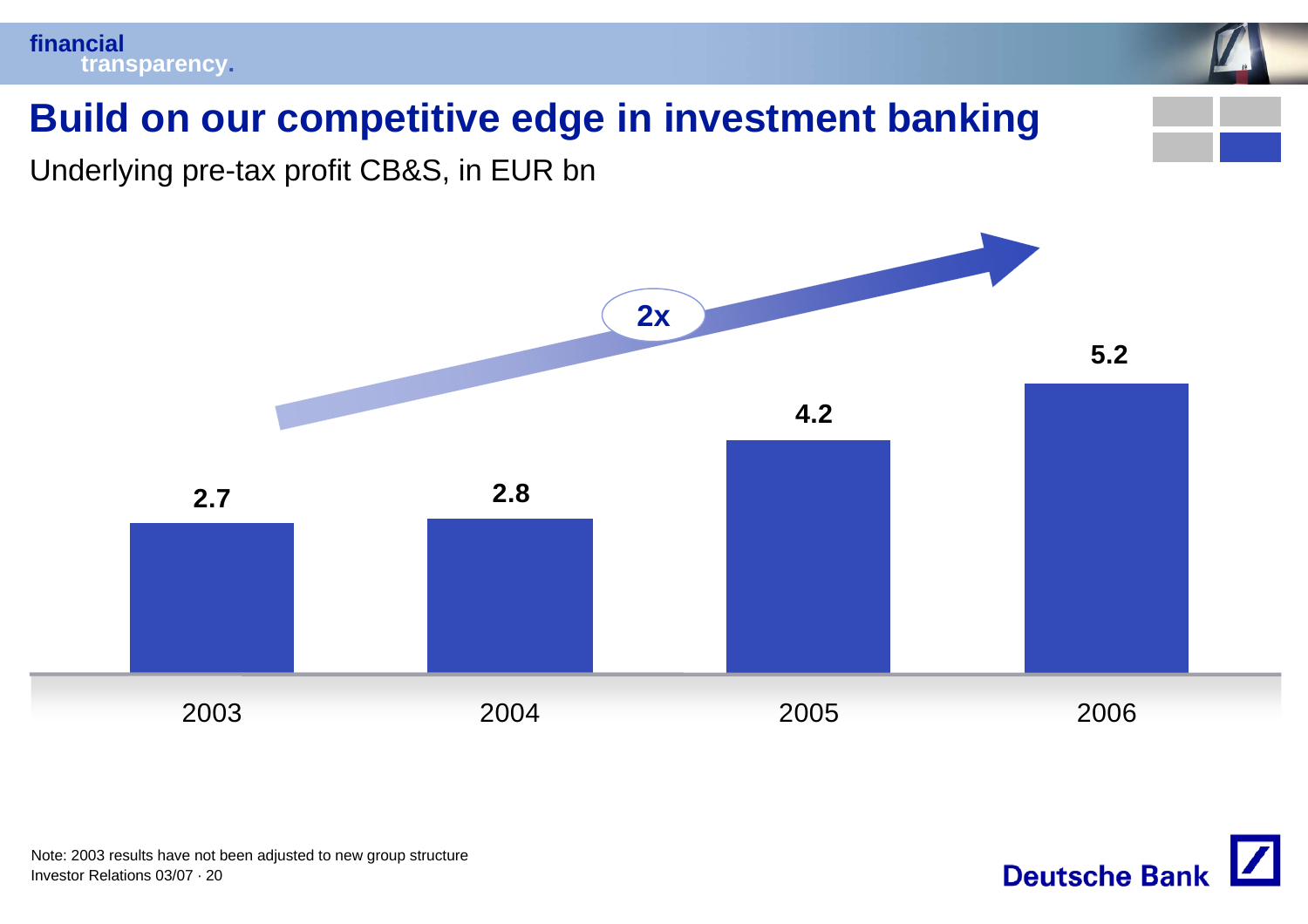#### **financialtransparency.**



# **Vision 2008: A good start**

Underlying pre-tax profit, in EUR bn





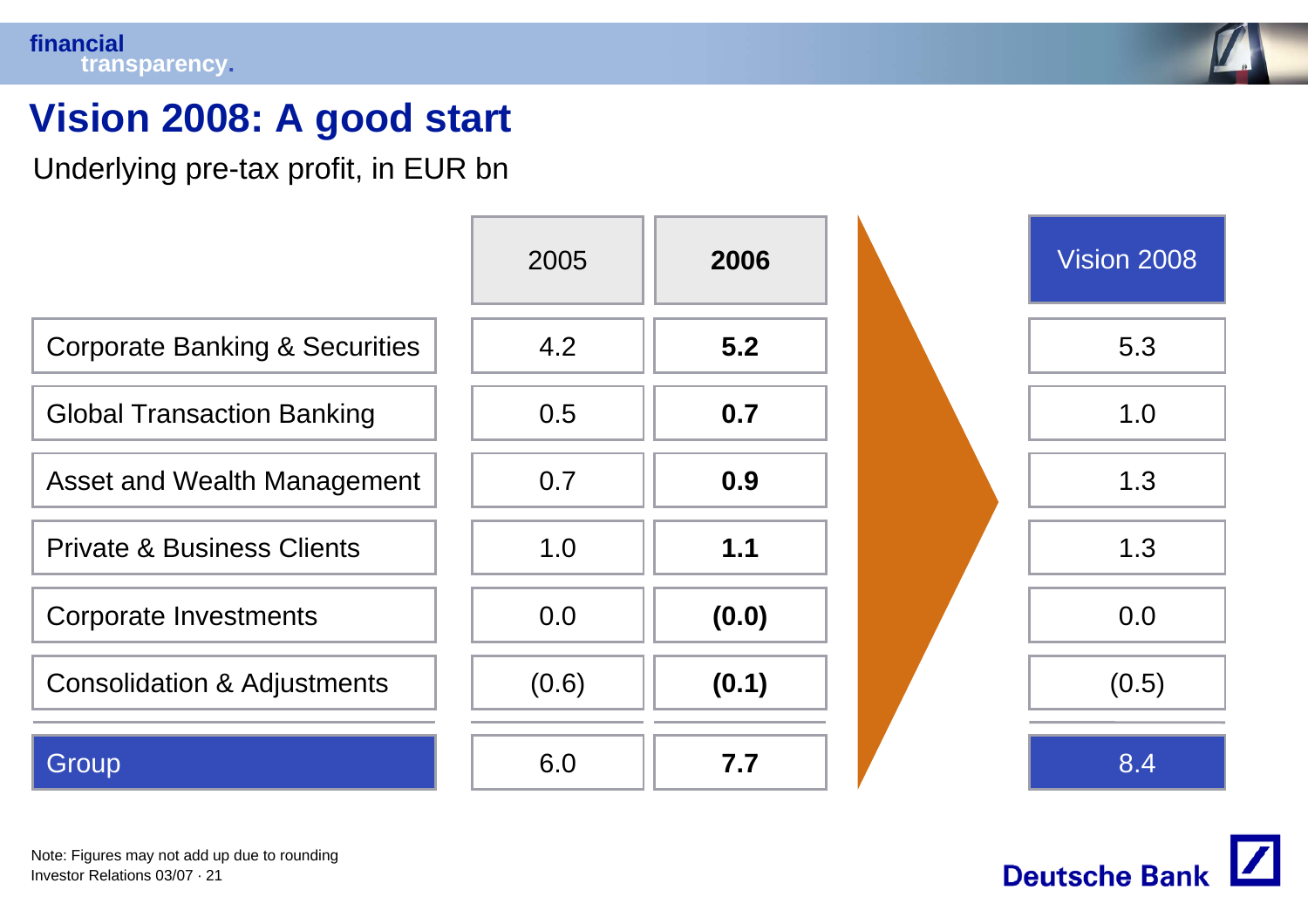

# **We are confident of delivering on our Group targets**

#### **Group targets "over-the-cycle" Capital management**

#### **Sustainable profitability of 25% pre-tax RoE**

#### **Double-digit EPS growth in%**

#### **Organic growth**

Financing RWA increase

#### **External growth**

Covering goodwill **and intangibles** 

#### **Dividends**

Incrementally increasing pay-out ratio to 50%

#### **Share buybacks**

Flexible lever tooptimise capital structure

**of 8 – 9%of 8 – 9%Maintaining Tier 1 ratio**